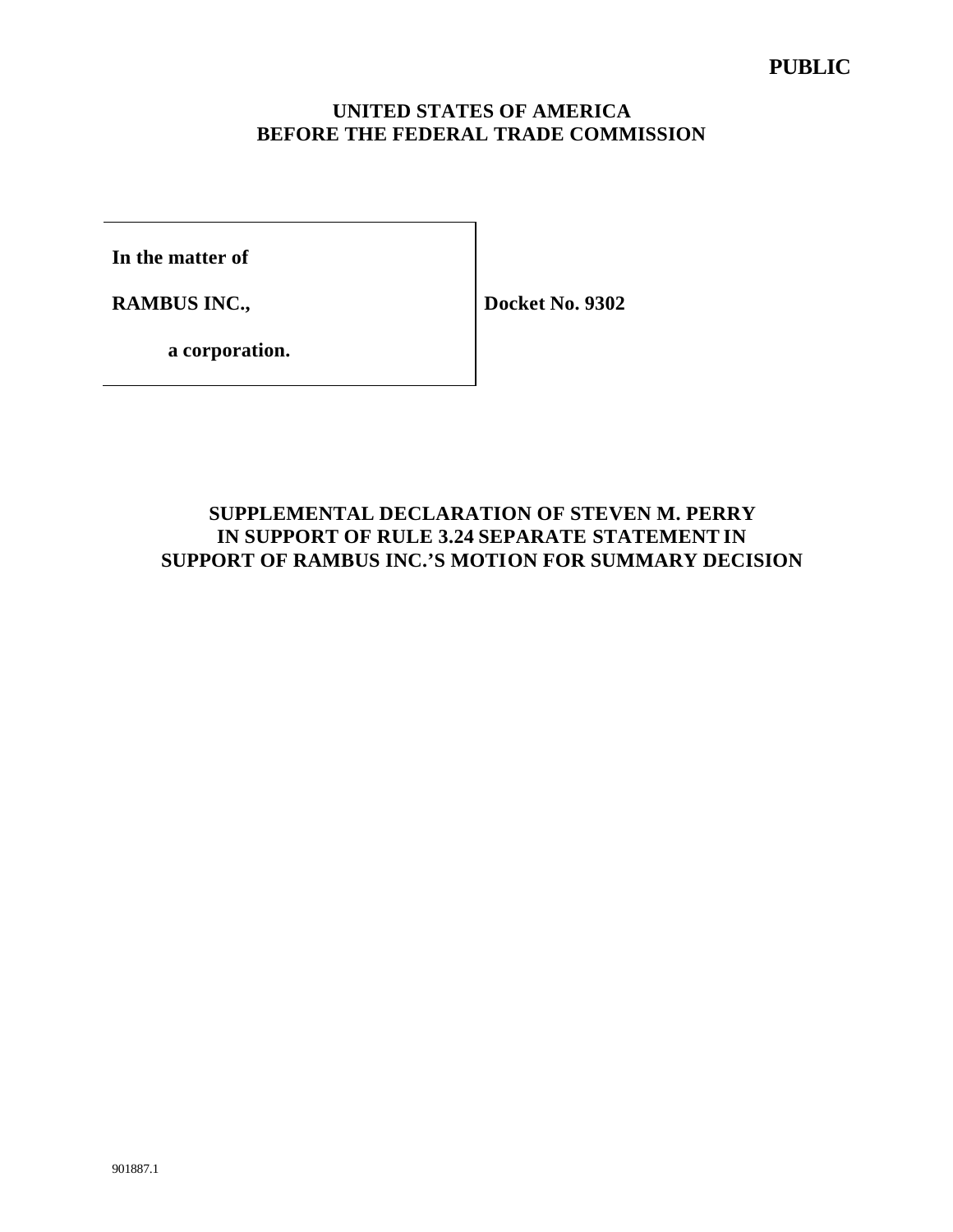I, Steven M. Perry, declare:

1. I am a member of the State Bar of California and a member of the law firm of Munger, Tolles & Olson LLP, co-counsel for respondent Rambus Inc. ("Rambus") in this matter. I submit this declaration in support of Rambus Inc.'s Supplemental Rule 3.24 Separate Statement in Support of Motion for Summary Decision. I have personal knowledge of the facts set forth in this declaration, and if called as a witness I could and would testify competently under oath to such facts.

2. In October 2002, Rambus served a subpoena upon Mitsubishi Electric & Electronics USA, Inc. ("Mitsubishi") for documents relating to various issues raised in the Complaint and Answer in this matter. Mitsubishi's motion to quash the subpoena was denied by Judge Timony in an order dated November 12, 2002, as explained in an opinion dated November 18, 2002.

3. One of the issues raised in Mitsubishi's motion to quash was whether the required production of documents located in the files of Mitsubishi's Japanese parent company, Mitsubishi Electric Corporation ("MELCO"). Judge Timony ruled that the subpoena did so require. *See* November 18, 2002 Opinion, pp. 7-9. A motion for reconsideration on this issue was subsequently denied.

4. MELCO refused to comply with Judge Timony's order. In an effort to avoid federal court enforcement proceedings, counsel for Rambus and counsel for MELCO negotiated what the latter referred to as "a voluntary search" by MELCO for certain categories of documents. *See* January 21, 2003, January 22, 2003 and January 28, 2003 letters, attached hereto as exhibit A.